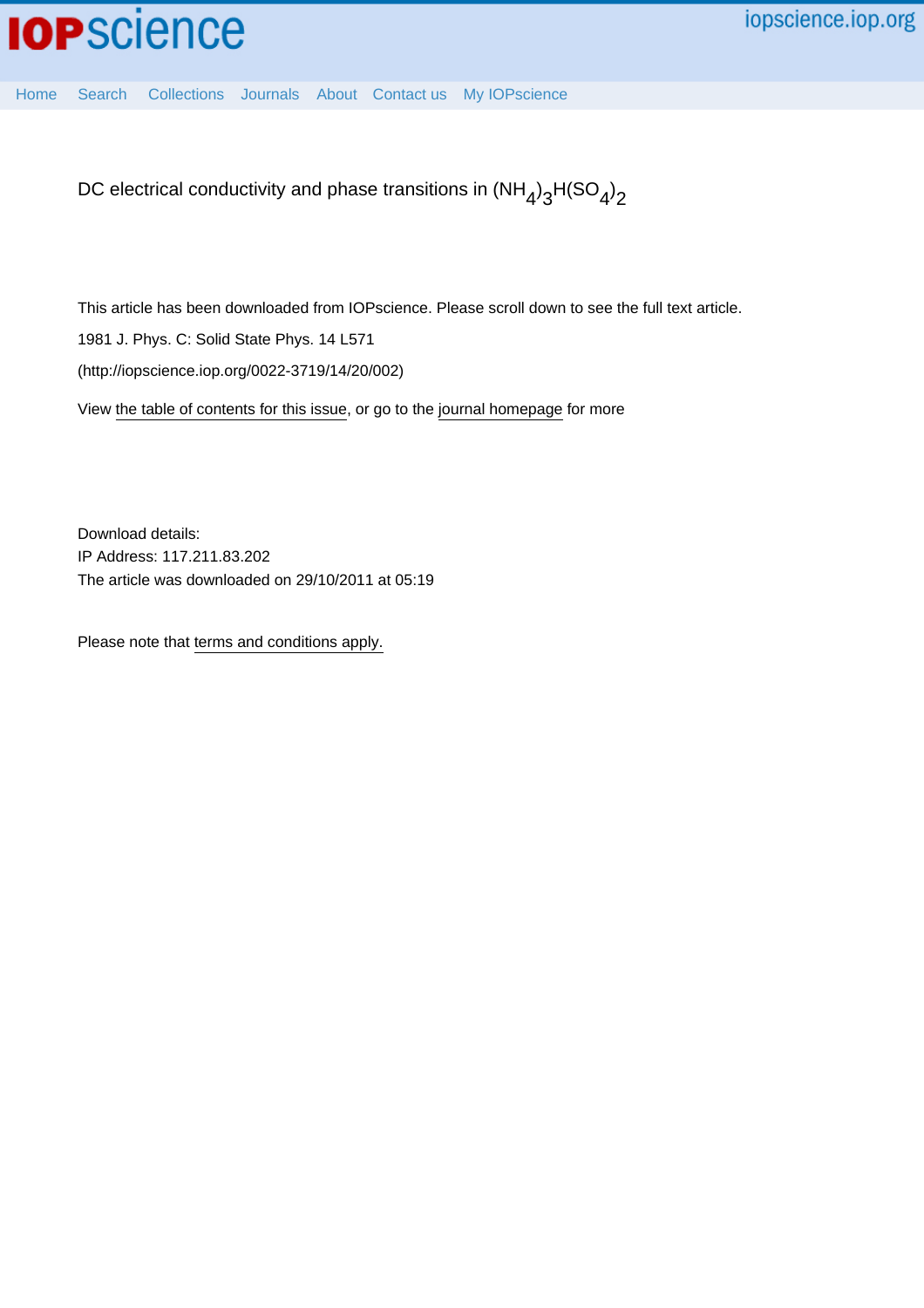## **LETTER TO THE EDITOR**

## **DC electrical conductivity and phase transitions in**   $(NH_4)$ <sub>3</sub> $H(SO_4)$ <sub>2</sub>

U Syamaprasad and C P G Vallabhan Department of Physics, Cochin University, Cochin 682022, India

Received 18 May 1981

**Abstract.** Four distinct peaks are observed at 140,  $-26$ ,  $-132$  and  $-140^{\circ}$ C in the  $\sigma_{\rm c}$  against  $T^{-1}$  plot between 200 and  $-196^{\circ}$ C for  $(NH_4)$ <sub>1</sub> $H(SO_4)$ <sub>2</sub>, corresponding to four different phase transitions of which the one at  $-26^{\circ}$ C is reported here for the first time. Data on doped samples reveal the charge transport mechanism in the crystal.

Triammonium hydrogen disulphate (TAHDS) is an extremely interesting crystal which at atmospheric pressure is reported to exhibit as many as five phase transitions at temperatures 140,  $-8$ ,  $-132$ ,  $-140$  and  $-210^{\circ}$ C (Gesi 1976a, 1980). The transition at 140<sup>o</sup>C is a ferroelastic one in which the crystal changes from trigonal  $(T > 140^{\circ}C)$  to monoclinic (Suzuki 1979), while that occurring at  $-210^{\circ}$ C is a ferroelectric transition, the crystal remaining ferroelectric below this temperature (Gesi 1980). Besides the dielectric anomalies associated with the above phase transitions, this material also shows a broad peak in the dielectric plot around  $-28^{\circ}$ C (Gesi 1976a) which was believed to be too broad to be due to a phase transition. However, it was later found that this broad peak becomes more prominent and is sharpened by the application of external pressure. When the pressure increases above 4.9 kbar it splits into two well defined peaks between which a ferroelectric phase appears (Gesi 1976b). Even though some structural (Suzuki and Makita 1978), dielectric (Pepinsky *et a1* 1958, Gesi 1976a, b, 1980), calorimetric (Suzuki *et al* 1979) and dilatometric (Suzuki 1979) studies on this remarkable crystal have appeared in the literature, many of its other details still remain to be investigated. This Letter reports the results of our studies on the electrical conductivity of pure and doped TAHDS single crystals along the *c\** axis from liquid nitrogen temperature to 200°C. We also report the detection of a new phase transition in TAHDS at  $-26^{\circ}$ C without applying any external pressure.

Single crystals of TAHDS were grown by slow evaporation from an aqueous solution containing a 3:1 mole fraction of  $(NH_4)_2SO_4$  and  $H_2SO_4$ . Doping of the crystal with  $Cu^{2+}$  and  $Zn^{2+}$  was done by adding specific amounts of  $CuSO<sub>4</sub>$  and  $ZnSO<sub>4</sub>$  in the solution. Crystals obtained were plates of pseudohexagonal shape with predominant (001) faces. Quick drying silver paint was applied on these faces to act as electrodes, and the electrical conductivity perpendicular to the (001) plane  $(\sigma_{c^*})$  was measured by using an electrometer (Electronic Corporation of India Ltd, EA 815). The same was checked by means of a **DC** microvoltmeter (Marconi TF 2655). A steady voltage of 10-100 **V** was applied to samples of typical size  $5 \times 5 \times 0.5$  mm<sup>3</sup>. The sample holder, the chamber for tem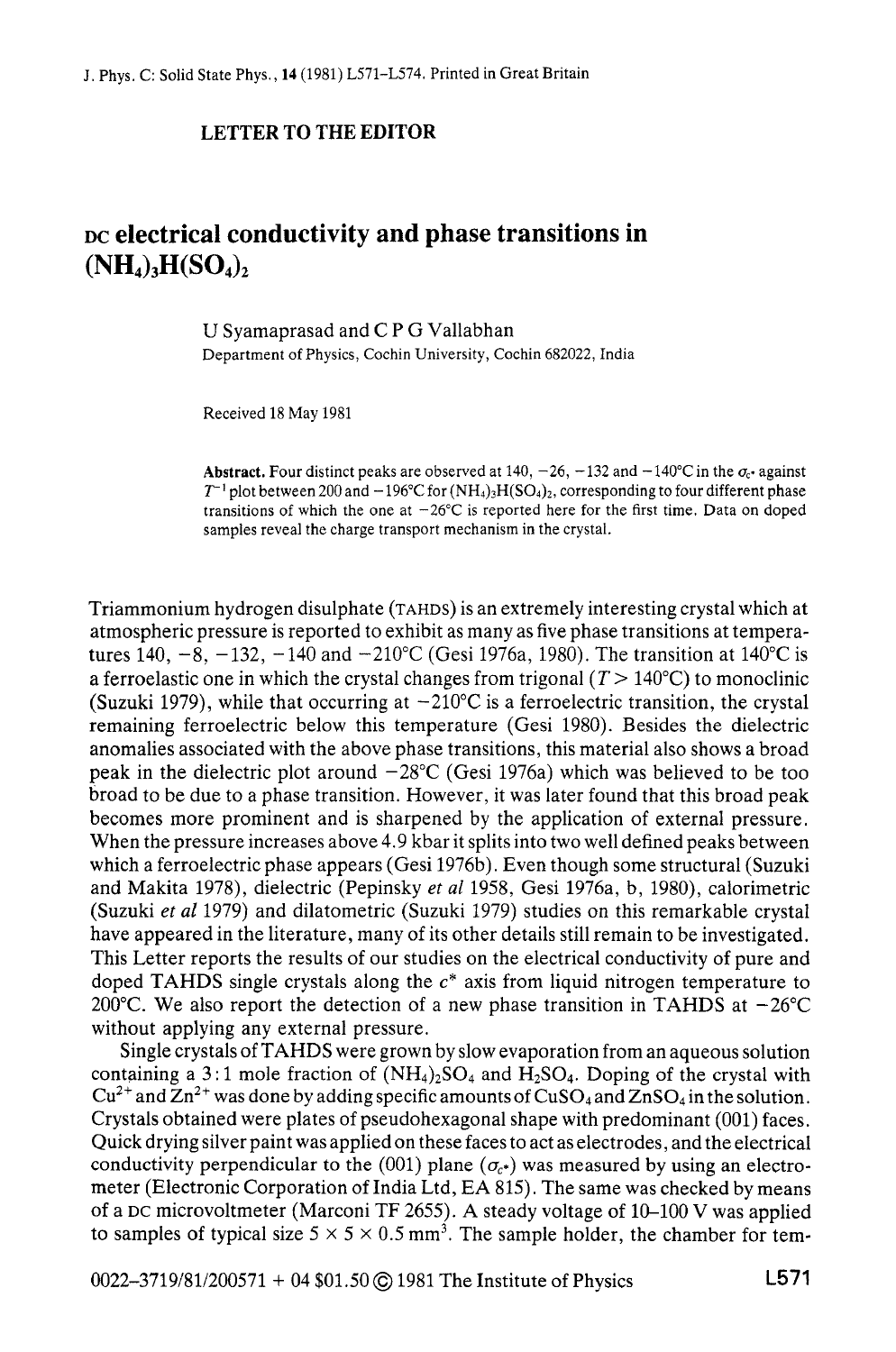perature variation studies, the measurement of temperature and the other details have been described previously (Syamaprasad and Vallabhan 1980a). The rate of temperature variation was  $2^{\circ}$ C h<sup>-1</sup> in the transition regions and  $5^{\circ}$ C h<sup>-1</sup> in other regions. No polarisation effect was observed for the current densities used here: To avoid surface conduction effects the samples were annealed at 100°C for 3 h in vacuum  $(10^{-3}$  Torr) before each measurement and all the measurements were done under the same vacuum condition.



**Figure 1.** DC electrical conductivity plots for  $(NH_4)_3H(SO_4)_2$  single crystals along the  $c^*$  axis: A, for pure sample in the heating run; B, for pure sample in the cooling run; C, for  $\text{Zn}^{2+}$ doped sample; D, for  $Cu^{2+}$  doped sample (concentration of  $Zn^{2+}$  and  $Cu^{2+}$  is less than 0.1 molar fraction). Curves E, F, and *G* show the details of the conductivity peaks corresponding to the different phase transitions.

Curves **A** and B in figure 1 **(A,** temperature rising; B, temperature falling) show the variation of  $\sigma_{c^*}$  with temperature for pure TAHDS single crystals in the conventional lg  $\sigma$  versus 10<sup>3</sup>/T plot. In both the heating and the cooling runs the curves have four unmistakable peaks at  $140, -26, -132$  and  $-140^{\circ}$ C which evidently correspond to four distinct phase transitions occurring in the crystal. The corresponding five phases obtained here are denoted as phases I, II, III, IV and V in order of decreasing temperature. The transition at  $-140^{\circ}$ C is accompanied by a thermal hysteresis of  $4^{\circ}$ C during heating and cooling cycles. The detailed shape of each peak in the heating cycle is separately shown in curves E, F and G given in the inset of figure 1. In contrast to the dielectric results reported by Gesi (1976a, b), we have obtained here a very sharp peak at  $-26^{\circ}$ C without applying any external pressure (the contact pressure applied to the crystal was only about 300 g cm<sup>-2</sup>). On the other hand, no conductivity anomaly was observed at  $-8^{\circ}$ C even though a temperature variation of  $2^{\circ}Ch^{-1}$  was used in this region. Except in the vicinity of these four peaks the plots have straight line regions in the various phases characteristic of ionic crystals (Lidiard 1957). Phase IVis so narrow that no linear region can be perceived here. By taking the average values in the heating and cooling cycles the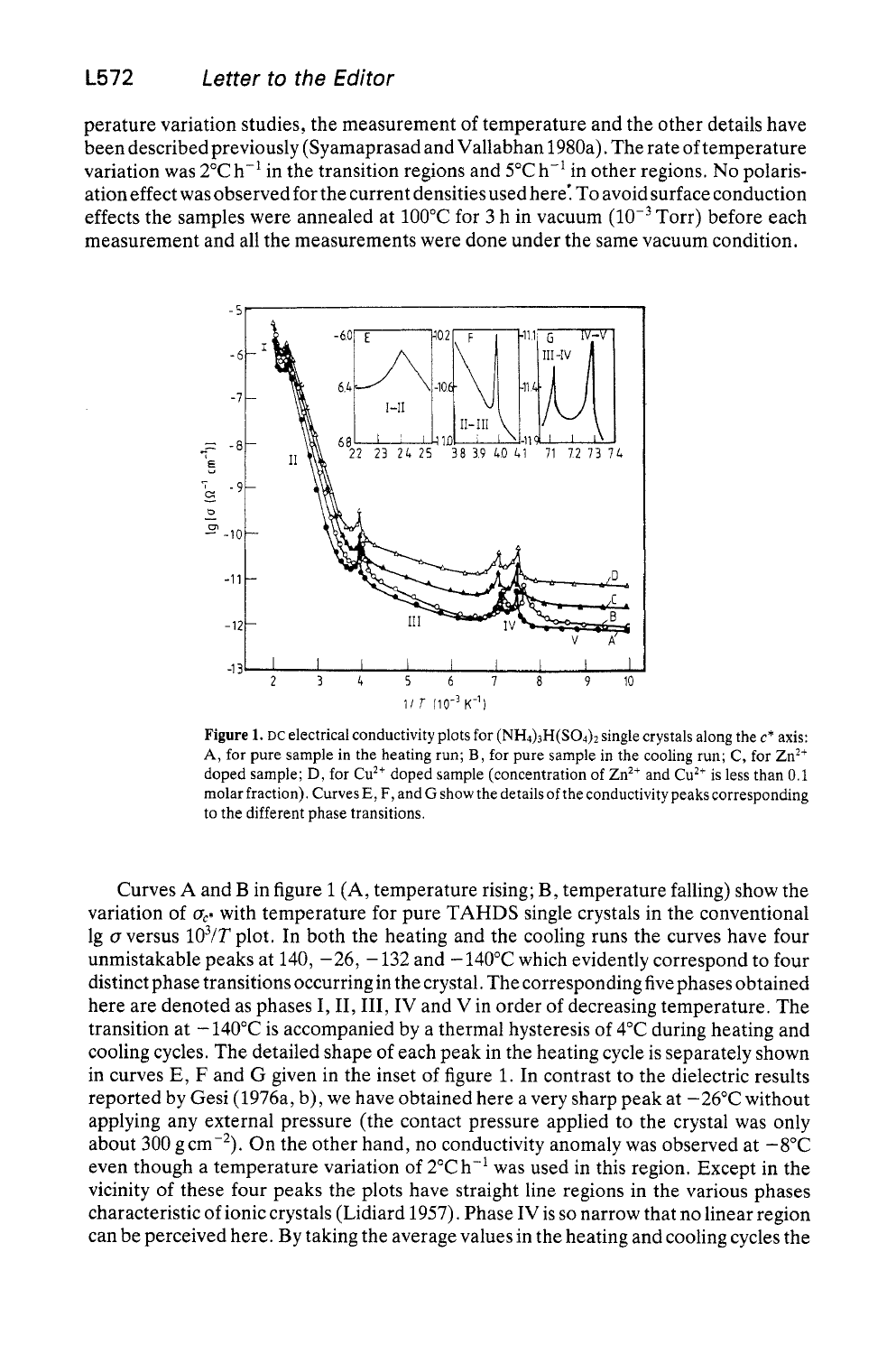straight line regions for the pure crystal can be represented by the following equations:

$$
\sigma_{I} = 9.97 \times 10^{8} \exp(-16442/T) \tag{1}
$$

$$
\sigma_{II} = 1.07 \times 10^2 \exp(-8101/T) \tag{2}
$$

$$
\sigma_{\text{III}} = 1.34 \times 10^{-10} \exp(-714/T) \tag{3}
$$

$$
\sigma_{\rm V} = 2.63 \times 10^{-12} \exp(-133/T). \tag{4}
$$

These equations give activation energy values 1.43, 0.71, 0.062 and 0.012 eV, corresponding to phases I, **11, I11** and V respectively. Conductivity measurements were extended to samples doped with divalent cationic impurities (curves C and D in figure 1) with a view to explaining the mechanism of electrical conduction in the crystal. It is found that doping in general has the effect of enhancing the conductivity of the crystal. The effect is more pronounced in phases **111,** IV and **V.** The activation energy of the doped samples does not significantly change in these phases, while it shows a decrease in value in phase 11. In phase I the conductivity and activation energy of all the samples coincide and this region may be considered as the intrinsic region.

Recent investigations show that electrical conductivity measurement is a very sensitive method for the detection of a phase transition in improper ferroelectrics containing ammonium groups, since in such materials the change in conductivity at the transition point is much greater than the variation in dielectric constant (Syamaprasad and Vallabhan 1980a, b, c, 1981). The results reported here on TAHDS are entirely in accordance with the above conclusion. The very sharp peak observed at  $-26^{\circ}$ C should definitely correspond to a new phase transition in the crystal at atmospheric pressure. Even though the details have not been published, Pepinsky *et a1* (1958) have mentioned a dielectric anomaly at  $-26^{\circ}$ C which is in support with our observation.

Several mechanisms were suggested by various authors for the electrical conduction in ionic crystals containing ammonium groups (Herrington and Stavely 1964, Kroger 1969, Murti and Murthy 1973, Murti and Prasad 1974a, b, Syamaprasad and Vallabhan 1980a, b, c, 1981). The conductivity data for pure TAHDS single crystals above  $-196^{\circ}$ C fall into different straight line regions, which show that several defect mechanisms are involved in the conduction process. Usually in ionic crystals containing ammonium groups, the possible types of point defects are normal ionic and electronic defects and protonic defects. Of these electronic defects, electrons and holes are very small in number. **As** noted earlier (Syamaprasad and Vallabhan 1980a, b, c, 1981), in crystals containing  $(NH_4)^+$  and  $(SO_4)^2$ <sup>-</sup> the contribution to the electrical conduction process by these ions and their vacancies can be neglected on considerations based on their sizes. The experimentally well confirmed result that the addition of divalent cationic impurities into the crystal enhances the conductivity of the crystal proves that the positive charge carriers in the crystal are responsible for the conduction process, thereby eliminating the role of positive ion vacancies. Hence it is concluded that the mechanism of electrical conduction in TAHDS single crystal is the migration of protons in the interstitial position and of the inherent cationic impurities in the crystal (the 'pure' sample obtained after five recrystallisations of extra pure BDH Analar salt using triply distilled water was known to contain positive and negative ion impurities of the order of  $10^{-6}$ molar fraction).

We should also consider the effect of association of inherent impurity ions with the more significant charge compensators in the crystal, viz. the interstitial protons and their vacancies in the formation of complexes. In phase I these complexes will be entirely in